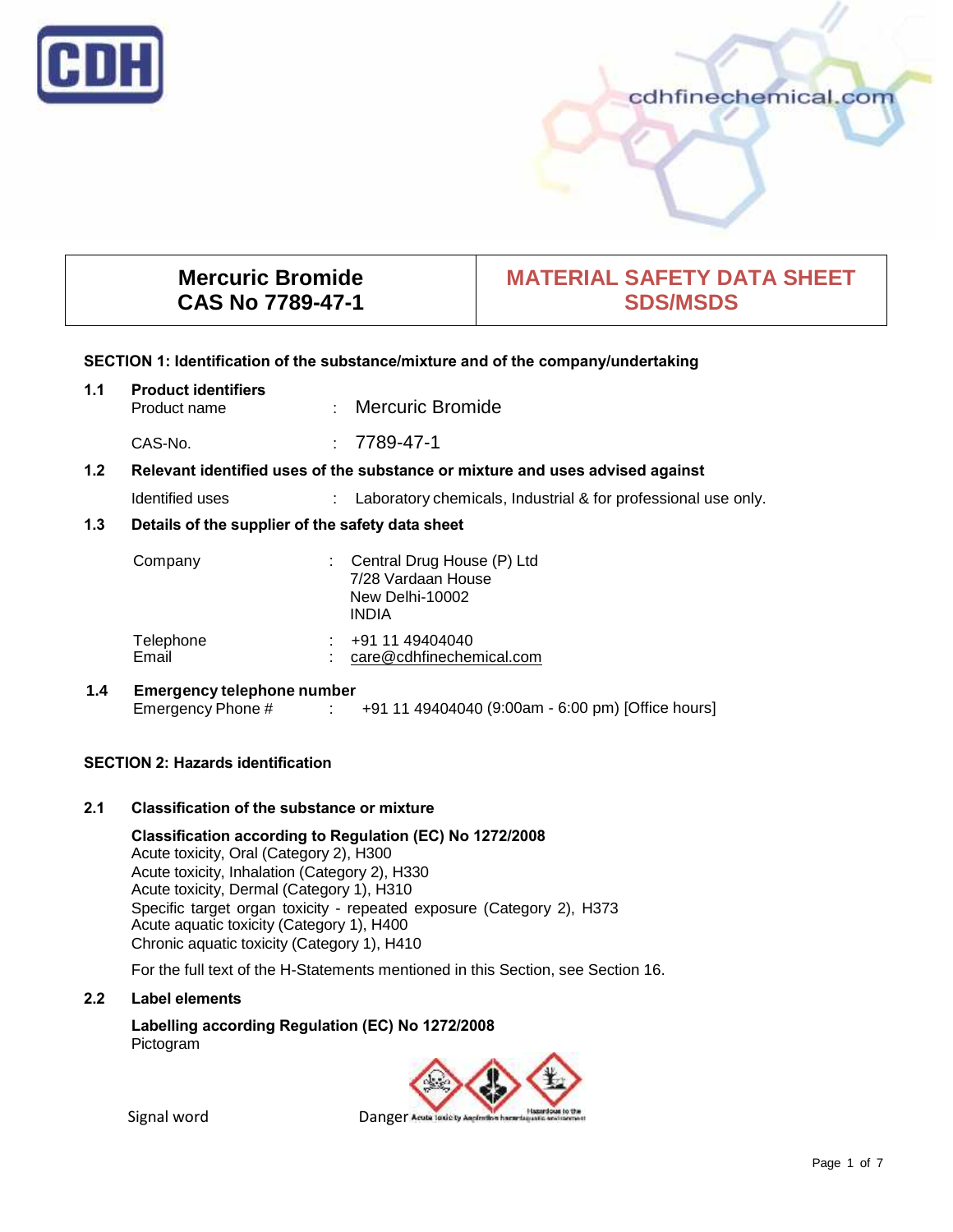| Hazard statement(s)         |                                                                    |
|-----------------------------|--------------------------------------------------------------------|
| H300 + H310 + H330          | Fatal if swallowed, in contact with skin or if inhaled             |
| H373                        | May cause damage to organs through prolonged or repeated exposure. |
| H410                        | Very toxic to aquatic life with long lasting effects.              |
| Precautionary statement(s)  |                                                                    |
| P <sub>260</sub>            | Do not breathe dust/ fume/ gas/ mist/ vapours/ spray.              |
| P <sub>262</sub>            | Do not get in eyes, on skin, or on clothing.                       |
| P <sub>280</sub>            | Wear protective gloves/ protective clothing.                       |
| $P301 + P330 + P331 + P310$ | IF SWALLOWED: Rinse mouth. Do NOT induce vomiting. Immediately     |
|                             | call a POISON CENTER or doctor/physician.                          |
| $P302 + P352 + P310$        | IF ON SKIN: Wash with plenty of water. Immediately call a POISON   |
|                             | CENTER or doctor/ physician.                                       |
| $P304 + P340 + P310$        | IF INHALED: Remove person to fresh air and keep comfortable for    |
|                             | breathing. Immediately call a POISON CENTER or doctor/physician.   |
| Supplemental Hazard         | none                                                               |
| <b>Statements</b>           |                                                                    |

#### **2.3 Other hazards**

This substance/mixture contains no components considered to be either persistent, bioaccumulative and toxic (PBT), or very persistent and very bioaccumulative (vPvB) at levels of 0.1% or higher.

#### **SECTION 3: Composition/information on ingredients**

| 3.1 | <b>Substances</b><br>Synonyms | Mercuric bromide        |  |
|-----|-------------------------------|-------------------------|--|
|     | Formula                       | Br <sub>2Hq</sub><br>÷. |  |
|     | Molecular weight              | 360,40 g/mol            |  |
|     | CAS-No.                       | 7789-47-1               |  |
|     | EC-No.                        | 232-169-3               |  |
|     | Index-No.                     | 080-002-00-6<br>٠       |  |
|     |                               |                         |  |

# **Hazardous ingredients according to Regulation (EC) No 1272/2008**

| Component                      |                                        | Classification                                                                                                                                                                                                   | Concentration |
|--------------------------------|----------------------------------------|------------------------------------------------------------------------------------------------------------------------------------------------------------------------------------------------------------------|---------------|
| <b>Mercury dibromide</b>       |                                        |                                                                                                                                                                                                                  |               |
| CAS-No.<br>EC-No.<br>Index-No. | 7789-47-1<br>232-169-3<br>080-002-00-6 | Acute Tox. 2; Acute Tox. 1;<br>STOT RE 2; Aquatic Acute 1;<br>Aquatic Chronic 1; H300,<br>H330, H310, H373, H400,<br>H410<br>Concentration limits:<br>>= 0,1 %: STOT RE 2, H373;<br>M-Factor - Aquatic Acute: 10 | $\leq$ 100 %  |

For the full text of the H-Statements mentioned in this Section, see Section 16.

#### **SECTION 4: First aid measures**

#### **4.1 Description of first aid measures**

#### **General advice**

Consult a physician. Show this safety data sheet to the doctor in attendance.

#### **If inhaled**

If breathed in, move person into fresh air. If not breathing, give artificial respiration. Consult a physician.

#### **In case of skin contact**

Wash off with soap and plenty of water. Take victim immediately to hospital. Consult a physician.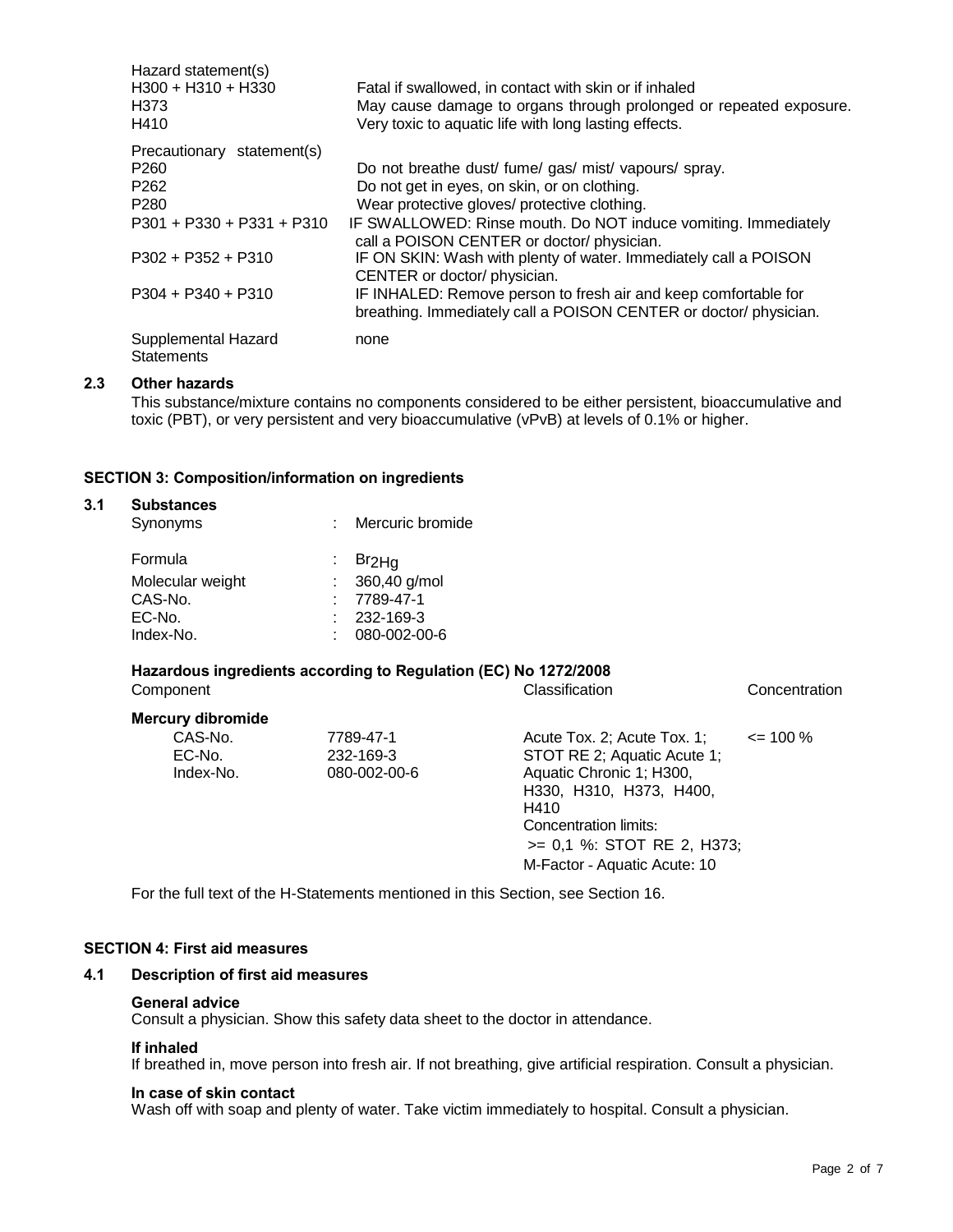### **In case of eye contact**

Flush eyes with water as a precaution.

#### **If swallowed**

Never give anything by mouth to an unconscious person. Rinse mouth with water. Consult a physician.

#### **4.2 Most important symptoms and effects, both acute and delayed**

The most important known symptoms and effects are described in the labelling (see section 2.2) and/or in section 11

**4.3 Indication of any immediate medical attention and special treatment needed** No data available

#### **SECTION 5: Firefighting measures**

#### **5.1 Extinguishing media**

# **Suitable extinguishing media** Use water spray, alcohol-resistant foam, dry chemical or carbon dioxide.

**5.2 Special hazards arising from the substance or mixture** Hydrogen bromide gas, Mercury/mercury oxides.

#### **5.3 Advice for firefighters** Wear self-contained breathing apparatus for firefighting if necessary.

**5.4 Further information** No data available

## **SECTION 6: Accidental release measures**

**6.1 Personal precautions, protective equipment and emergency procedures** Wear respiratory protection. Avoid dust formation. Avoid breathing vapours, mist or gas. Ensure adequate ventilation. Evacuate personnel to safe areas. Avoid breathing dust. For personal protection see section 8.

#### **6.2 Environmental precautions**

Prevent further leakage or spillage if safe to do so. Do not let product enter drains. Discharge into the environment must be avoided.

## **6.3 Methods and materials for containment and cleaning up** Pick up and arrange disposal without creating dust. Sweep up and shovel. Keep in suitable, closed containers for disposal.

**6.4 Reference to other sections**

For disposal see section 13.

#### **SECTION 7: Handling and storage**

#### **7.1 Precautions for safe handling**

Avoid contact with skin and eyes. Avoid formation of dust and aerosols. Provide appropriate exhaust ventilation at places where dust is formed. For precautions see section 2.2.

# **7.2 Conditions for safe storage, including any incompatibilities**

Store in cool place. Keep container tightly closed in a dry and well-ventilated place. Storage class (TRGS 510): Non-combustible, acute toxic Cat. 1 and 2 / very toxic hazardous materials

#### **7.3 Specific end use(s)**

Apart from the uses mentioned in section 1.2 no other specific uses are stipulated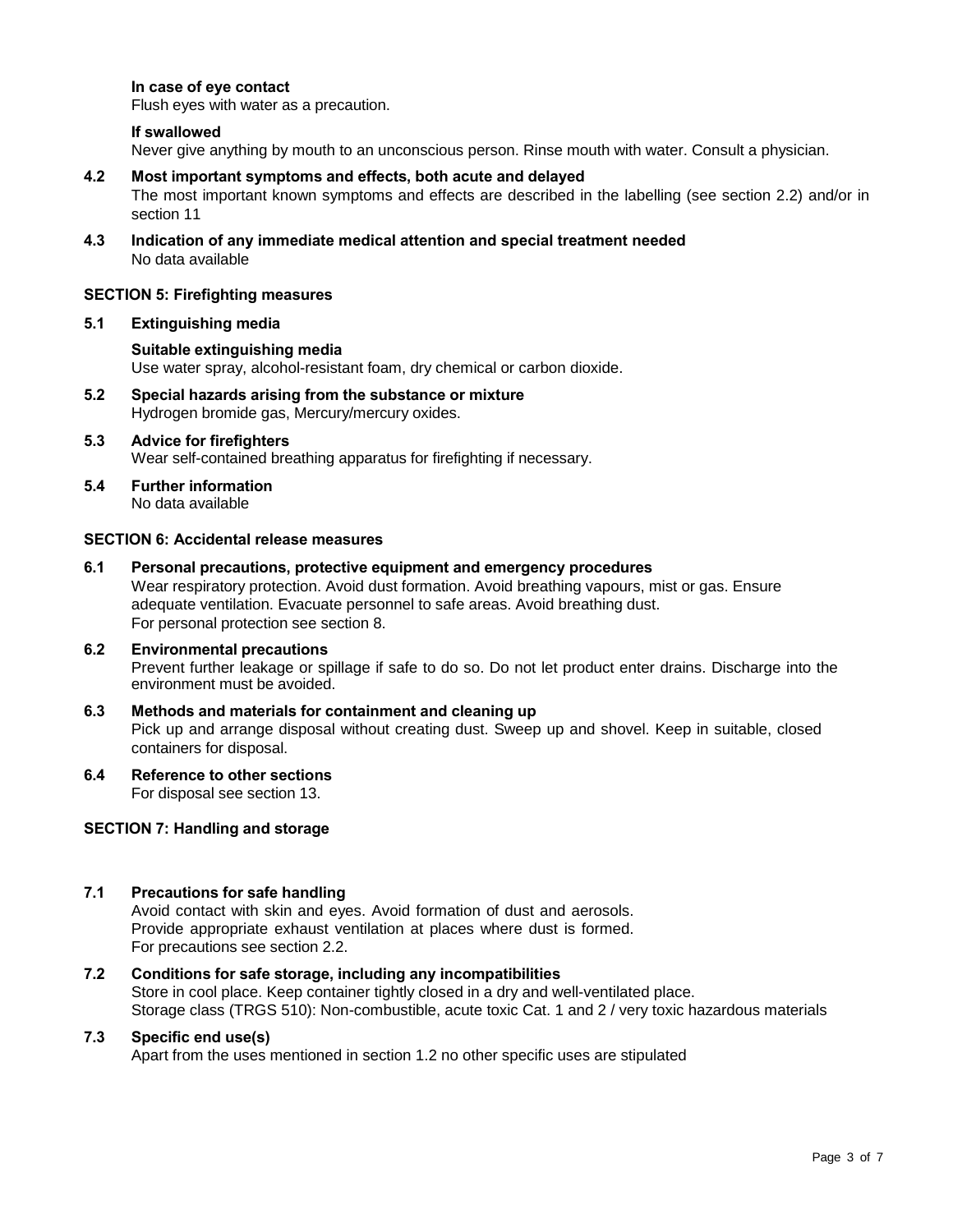## **SECTION 8: Exposure controls/personal protection**

## **8.1 Control parameters**

#### **Components with workplace control parameters**

## **8.2 Exposure controls**

#### **Appropriate engineering controls**

Avoid contact with skin, eyes and clothing. Wash hands before breaks and immediately after handling the product.

#### **Personal protective equipment**

#### **Eye/face protection**

Face shield and safety glasses Use equipment for eye protection tested and approved under appropriate government standards such as NIOSH (US) or EN 166(EU).

#### **Skin protection**

Handle with gloves. Gloves must be inspected prior to use. Use proper glove removal technique (without touching glove's outer surface) to avoid skin contact with this product. Dispose of contaminated gloves after use in accordance with applicable laws and good laboratory practices. Wash and dry hands.

## **Body Protection**

Complete suit protecting against chemicals, The type of protective equipment must be selected according to the concentration and amount of the dangerous substance at the specific workplace.

#### **Respiratory protection**

Where risk assessment shows air-purifying respirators are appropriate use a full-face particle respirator type N100 (US) or type P3 (EN 143) respirator cartridges as a backup to engineering controls. If the respirator is the sole means of protection, use a full-face supplied air respirator. Use respirators and components tested and approved under appropriate government standards such as NIOSH (US) or CEN (EU).

#### **Control of environmental exposure**

Prevent further leakage or spillage if safe to do so. Do not let product enter drains. Discharge into the environment must be avoided.

## **SECTION 9: Physical and chemical properties**

#### **9.1 Information on basic physical and chemical properties**

| a) | Appearance                                         | Form: powder<br>Colour: white      |
|----|----------------------------------------------------|------------------------------------|
| b) | Odour                                              | No data available                  |
| C) | Odour Threshold                                    | No data available                  |
| d) | рH                                                 | No data available                  |
| e) | Melting point/freezing<br>point                    | Melting point/range: 236 °C - lit. |
| f) | Initial boiling point and<br>boiling range         | $322 °C - lit.$                    |
| g) | Flash point                                        | Not applicable                     |
| h) | Evaporation rate                                   | No data available                  |
| i) | Flammability (solid, gas)                          | No data available                  |
| j) | Upper/lower<br>flammability or<br>explosive limits | No data available                  |
| k) | Vapour pressure                                    | 1 hPa at 136,5 °C                  |
| I) | Vapour density                                     | No data available                  |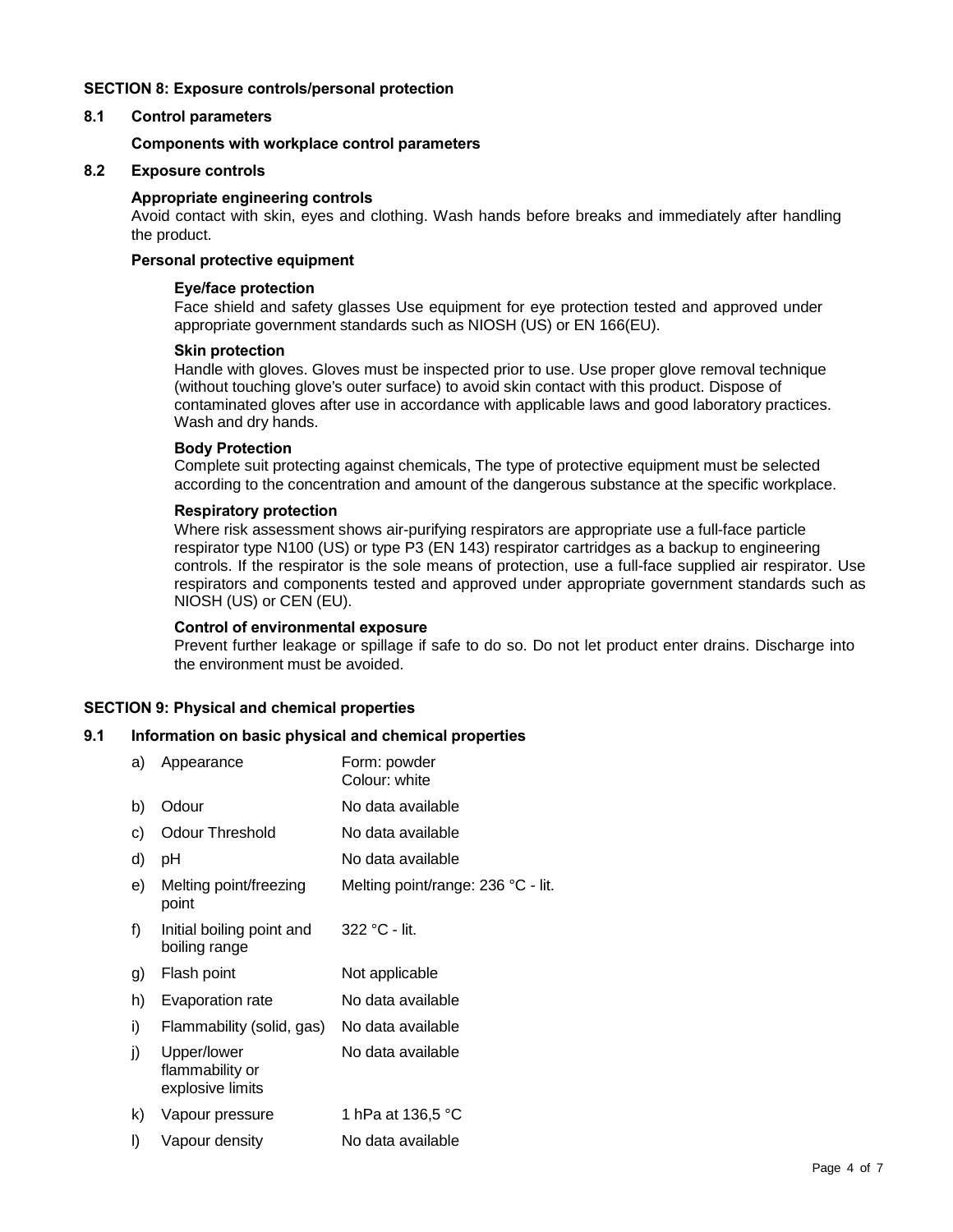|      | m)                                                                                                                               | Relative density                                                        | 6,050 g/cm3                                                                           |  |  |
|------|----------------------------------------------------------------------------------------------------------------------------------|-------------------------------------------------------------------------|---------------------------------------------------------------------------------------|--|--|
|      | n)                                                                                                                               | Water solubility                                                        | No data available                                                                     |  |  |
|      | O)                                                                                                                               | Partition coefficient: n-<br>octanol/water                              | No data available                                                                     |  |  |
|      | p)                                                                                                                               | Auto-ignition<br>temperature                                            | No data available                                                                     |  |  |
|      | q)                                                                                                                               | Decomposition<br>temperature                                            | No data available                                                                     |  |  |
|      | r)                                                                                                                               | Viscosity                                                               | No data available                                                                     |  |  |
|      | s)                                                                                                                               | <b>Explosive properties</b>                                             | No data available                                                                     |  |  |
|      | t)                                                                                                                               | Oxidizing properties                                                    | No data available                                                                     |  |  |
| 9.2  |                                                                                                                                  | Other safety information<br>No data available                           |                                                                                       |  |  |
|      |                                                                                                                                  | <b>SECTION 10: Stability and reactivity</b>                             |                                                                                       |  |  |
| 10.1 | <b>Reactivity</b><br>No data available                                                                                           |                                                                         |                                                                                       |  |  |
|      |                                                                                                                                  | 10.2 Chemical stability<br>Stable under recommended storage conditions. |                                                                                       |  |  |
| 10.3 | <b>Possibility of hazardous reactions</b><br>No data available                                                                   |                                                                         |                                                                                       |  |  |
|      | 10.4 Conditions to avoid<br>No data available                                                                                    |                                                                         |                                                                                       |  |  |
| 10.5 | Incompatible materials<br>Strong oxidizing agents, A mixture of this product and sodium or potassium will explode on impact.     |                                                                         |                                                                                       |  |  |
|      | 10.6 Hazardous decomposition products<br>Other decomposition products - No data available<br>In the event of fire: see section 5 |                                                                         |                                                                                       |  |  |
|      |                                                                                                                                  | <b>SECTION 11: Toxicological information</b>                            |                                                                                       |  |  |
| 11.1 |                                                                                                                                  | Information on toxicological effects                                    |                                                                                       |  |  |
|      |                                                                                                                                  | <b>Acute toxicity</b><br>No data available                              |                                                                                       |  |  |
|      | <b>Skin corrosion/irritation</b><br>No data available                                                                            |                                                                         |                                                                                       |  |  |
|      | Serious eye damage/eye irritation<br>No data available                                                                           |                                                                         |                                                                                       |  |  |
|      |                                                                                                                                  | Respiratory or skin sensitisation<br>No data available                  |                                                                                       |  |  |
|      |                                                                                                                                  | <b>Germ cell mutagenicity</b><br>No data available                      |                                                                                       |  |  |
|      | Carcinogenicity                                                                                                                  |                                                                         |                                                                                       |  |  |
|      | IARC:                                                                                                                            |                                                                         | 3 - Group 3: Not classifiable as to its carcinogenicity to humans (Mercury dibromide) |  |  |

**Reproductive toxicity** No data available

**Specific target organ toxicity - single exposure** No data available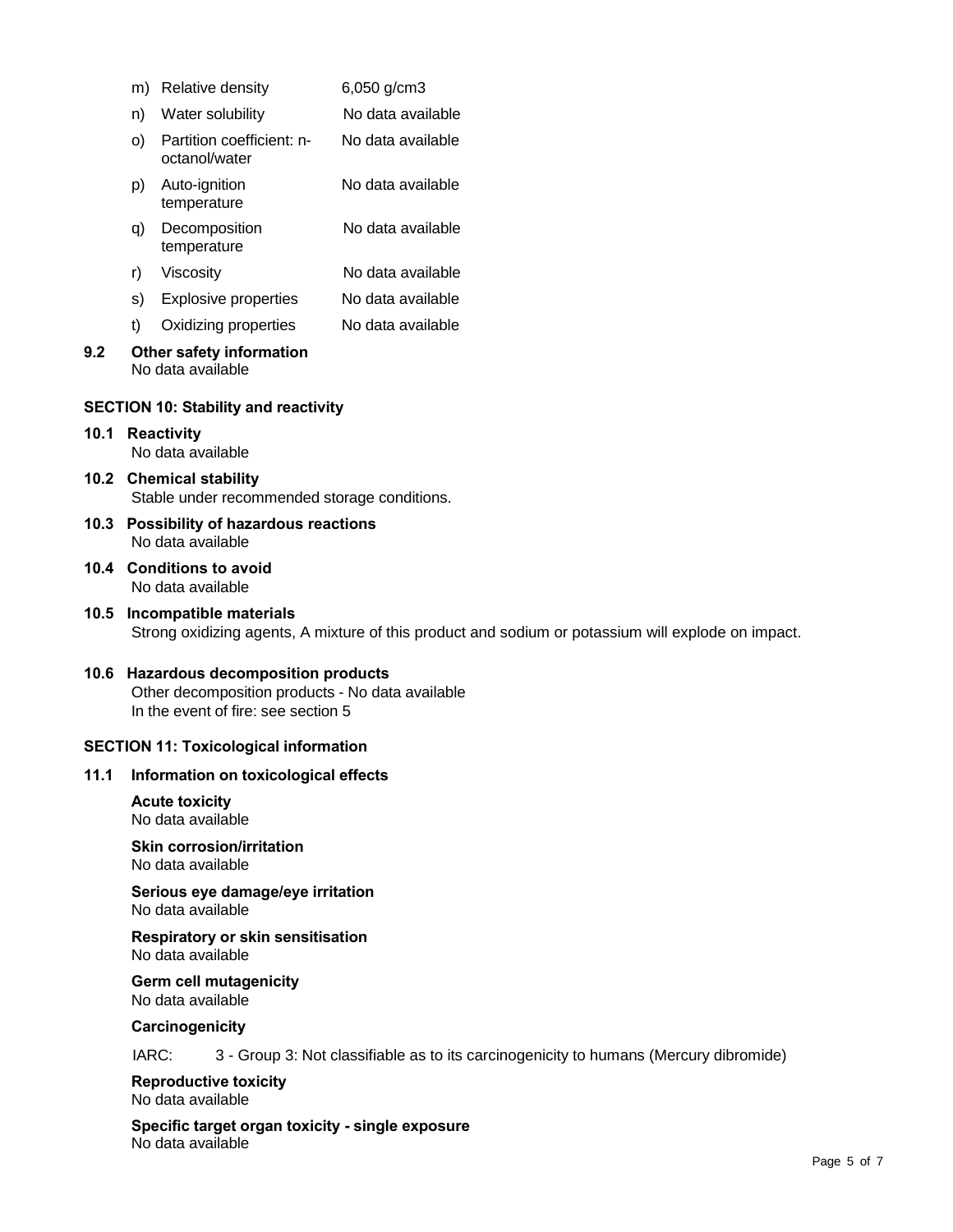#### **Specific target organ toxicity - repeated exposure**

May cause damage to organs through prolonged or repeated exposure.

#### **Aspiration hazard** No data available

# **Additional Information**

RTECS: OV7415000

prolonged or repeated exposure can cause:, Neurotoxic effects.

## **SECTION 12: Ecological information**

- **12.1 Toxicity** No data available
- **12.2 Persistence and degradability** No data available
- **12.3 Bioaccumulative potential** No data available
- **12.4 Mobility in soil** No data available

#### **12.5 Results of PBT and vPvB assessment**

This substance/mixture contains no components considered to be either persistent, bioaccumulative and toxic (PBT), or very persistent and very bioaccumulative (vPvB) at levels of 0.1% or higher.

#### **12.6 Other adverse effects**

Very toxic to aquatic life with long lasting effects.

#### **SECTION 13: Disposal considerations**

#### **13.1 Waste treatment methods**

#### **Product**

Offer surplus and non-recyclable solutions to a licensed disposal company. Dissolve or mix the material with a combustible solvent and burn in a chemical incinerator equipped with an afterburner and scrubber.

# **Contaminated packaging**

Dispose of as unused product.

#### **SECTION 14: Transport information**

| 14.1 | UN number<br>ADR/RID: 1634          |                                                                                                         | <b>IMDG: 1634</b>                 | IATA: 1634       |
|------|-------------------------------------|---------------------------------------------------------------------------------------------------------|-----------------------------------|------------------|
|      | IATA:                               | 14.2 UN proper shipping name<br>ADR/RID: MERCURY BROMIDES<br>IMDG: MERCURY BROMIDES<br>Mercury bromides |                                   |                  |
|      | ADR/RID: 6.1                        | 14.3 Transport hazard class(es)                                                                         | IMDG: 6.1                         | <b>IATA: 6.1</b> |
|      | 14.4 Packaging group<br>ADR/RID: II |                                                                                                         | IMDG: II                          | IATA: II         |
|      | ADR/RID: yes                        | 14.5 Environmental hazards                                                                              | <b>IMDG Marine pollutant: yes</b> | IATA: no         |
|      | No data available                   | 14.6 Special precautions for user                                                                       |                                   |                  |

# **SECTION 15: Regulatory information**

This safety datasheet complies with the requirements of Regulation (EC) No. 453/2010.